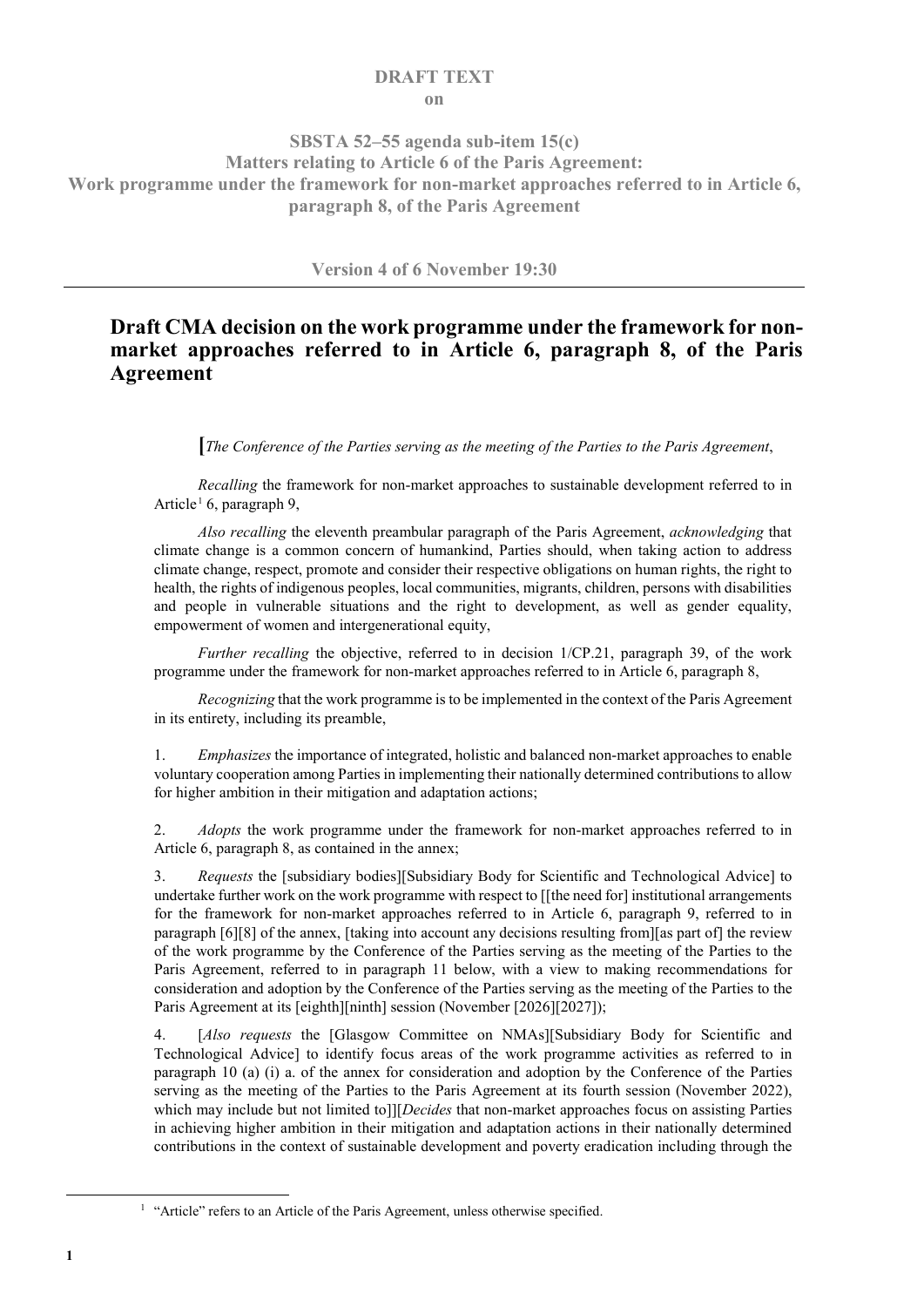provision of finance, technology transfer and capacity-building, including but not limited to in the following areas]:

- (a) Adaptation, resilience and sustainability;
- (b) Mitigation measures to address climate change and foster sustainable development;
- (c) Development of clean energy sources;
- (d) Social inclusivity;
- (e) Development of common standards and good practices;
- (f) Financial policies and measures;

5. *Further requests* the [Glasgow Committee on NMAs][Subsidiary Body for Scientific and Technological Advice] to develop and recommend a schedule for implementing the work programme activities referred to in chapter V of the annex (Work programme activities), which may contain the timeline and specific deliverables for each activity, including specifications for the UNFCCC web-based platform referred to in paragraph 10 (b) (i) of the annex such as its functions, form, target users and information to be contained thereon, with a view to supporting the effective implementation of the work programme, for consideration and adoption by the [subsidiary bodies at their fifty-seventh sessions][Conference of the Parties serving as the meeting of the Parties to the Paris Agreement at its fourth session] (November 2022);

6. *Encourages* Parties and public and private sector stakeholders to actively engage in the research, development and implementation of non-market approaches;

- 7. *Invites* Parties and observers to submit via the submission portal:[2](#page-1-0)
- (a) Views and information, by 28 February 2022, on:
	- (i) The focus areas of the work programme activities and existing relevant non-market approaches to be facilitated under the framework;
	- (ii) Examples of potential focus areas of non-market approaches to be facilitated under the framework (e.g. adaptation benefit mechanism);
	- (iii) The UNFCCC web-based platform referred to in paragraph 10 (b) (i) of the annex, including how to operationalize it (e.g. functions, form, target users, information to be contained thereon, timeline for development and implementation, and lessons learned from existing relevant tools, including under the Convention, the Kyoto Protocol and the Paris Agreement);
	- (iv) The schedule for implementing the work programme activities;
- (b) Views and information, by 28 February 2025, on the review of the work programme, including the institutional arrangements for the framework, referred to in paragraph 3 above, and reporting arrangements;

8. *Requests* the secretariat to prepare a technical paper on the matters referred to in paragraph 7 (a) above, taking into consideration the submissions on the matters, for consideration by the [Glasgow Committee on NMAs at its 1<sup>st</sup> meeting (June 2022)][Subsidiary Body for Scientific and Technological Advice at its fifty-sixth session (June 2022)];

- 9. *Also requests* the secretariat to:
- (a) Organize an in-session workshop, ensuring broad participation of relevant experts, on the matters referred to in paragraph 7 (a) above, taking into consideration the submissions and technical paper on the matters, to be held in conjunction with the [fifty-sixth sessions of the subsidiary bodies (June 2022)][fifty-sixth sessions of the Subsidiary Body for Scientific and Technological Advice (June 2022)];

<span id="page-1-0"></span> <sup>2</sup> [https://www4.unfccc.int/sites/submissionsstaging/Pages/Home.aspx.](https://www4.unfccc.int/sites/submissionsstaging/Pages/Home.aspx)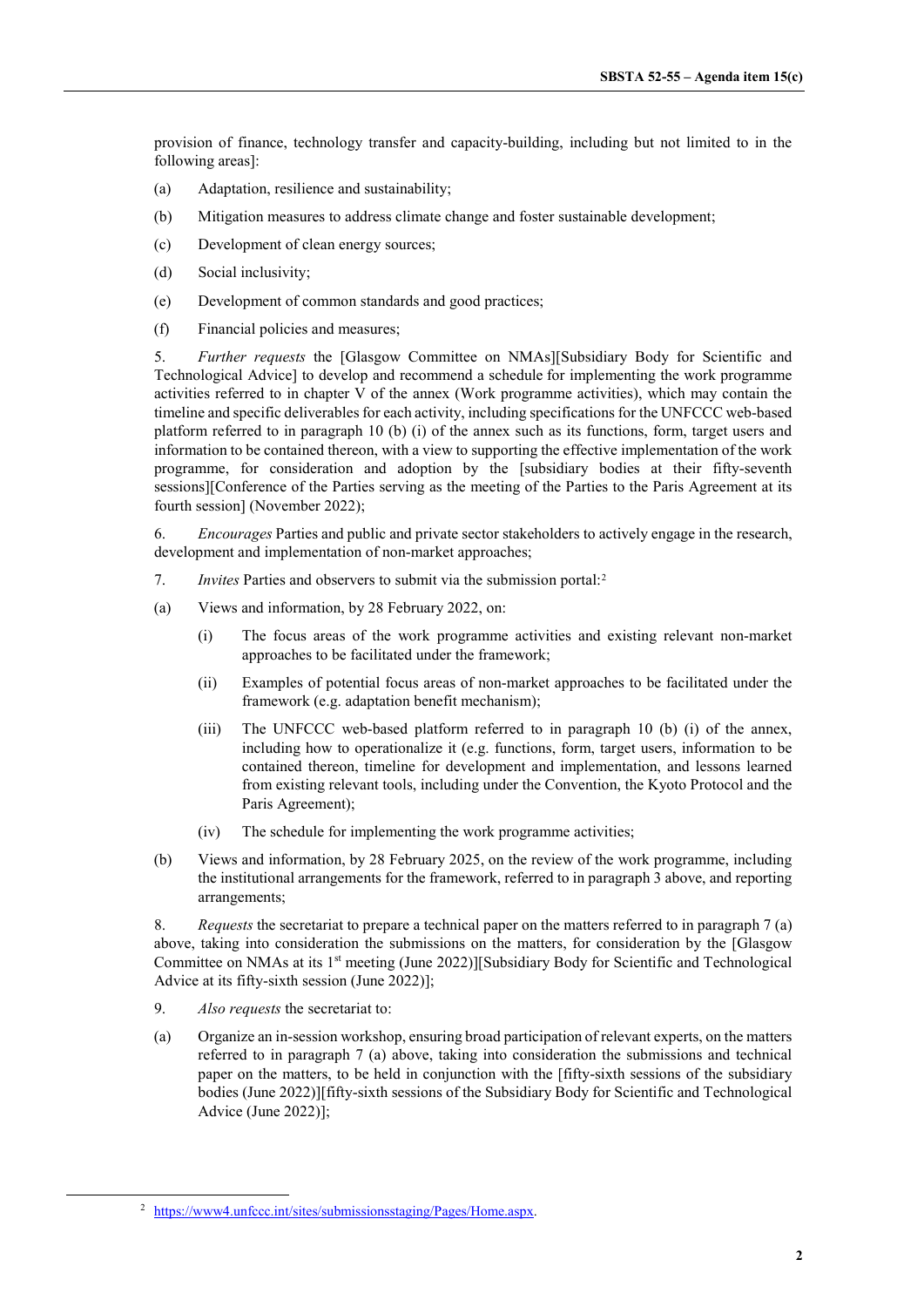(b) Prepare a report on that workshop for consideration by the [Glasgow Committee on NMAs at its 2<sup>nd</sup> meeting (November 2022)][Subsidiary Body for Scientific and Technological Advice at its fifty-seventh session (November 2022)];

10. *Decides* to review the report of the [Glasgow Committee on NMAs][Subsidiary Body for Scientific and Technological Advice] and provide guidance on the framework and the work programme, as appropriate;

11. *Requests* the [subsidiary bodies][Subsidiary Body for Scientific and Technological Advice] to review the work programme, including its institutional and reporting arrangements, at [their][its] sixtyfourth (June 2026) and sixty-fifth (November 2026) sessions with a view to enhancing the effectiveness of the work programme in implementing the framework, taking into account relevant inputs, including [those of the Glasgow Committee on NMAs and ]the outcomes of the global stocktake, and to make recommendations thereon for consideration and adoption by the Conference of the Parties serving as the meeting of the Parties to the Paris Agreement by no later than at its eighth session (November 2026);

12. *Takes note* of the estimated budgetary implications of the activities to be undertaken by the secretariat referred to in this decision;

13. *Requests* that the actions called for in this decision be undertaken subject to the availability of financial resources;

14. *Invites* Parties to make contributions to the Trust Fund for Supplementary Activities for implementing the work programme.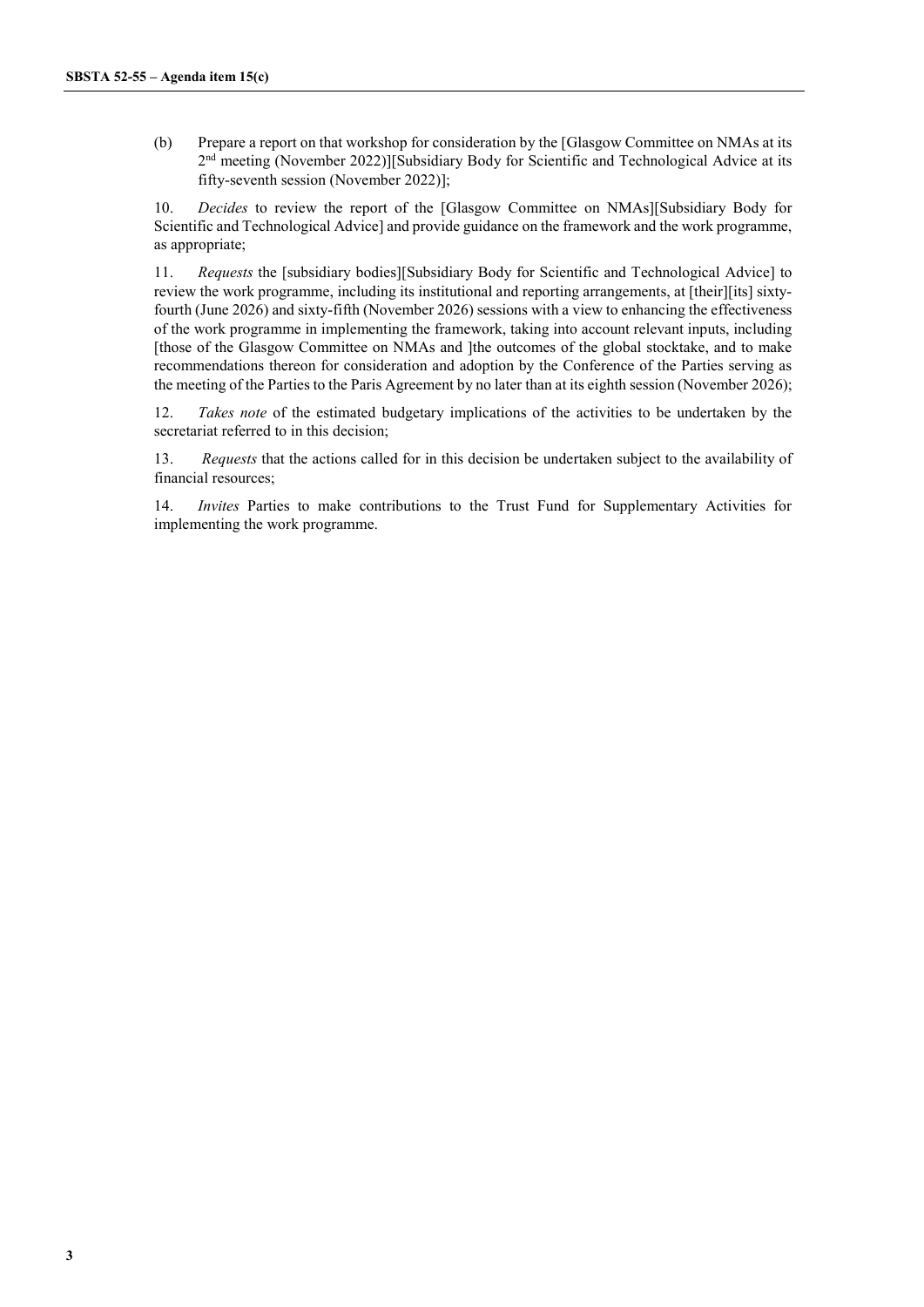## **Annex**

# **Work programme under the framework for non-market approaches referred to in Article 6, paragraph 8, of the Paris Agreement**

## **I. Principles**

[1](#page-3-0). The following principles, in addition to the elements reflected in Article<sup>1</sup> 6, paragraphs 8–9, and decision 1/CP.21, paragraph 39, guide the implementation of the framework for non-market approaches (NMAs) referred to in Article 6, paragraph 9, and the work programme under the framework referred to in decision 1/CP.21, paragraph 39:

- (a) The framework:
	- (i) Facilitates the use and coordination of NMAs in the implementation of Parties' nationally determined contributions (NDCs) in the context of sustainable development and poverty eradication;
	- (ii) Enhances linkages and creates synergies between, inter alia, mitigation, adaptation, finance, technology development and transfer, and capacity-building, while avoiding duplication of the efforts under the framework with the work of the subsidiary and constituted bodies under the Convention, the Kyoto Protocol and the Paris Agreement;
- (b) NMAs facilitated under the framework represent:
	- (i) Voluntary cooperative actions that are not reliant on market-based approaches and that do not include transactions or quid pro quo operations;
	- (ii) Integrated, innovative and transformational actions that have significant potential to deliver higher mitigation and adaptation ambitions;
- (c) The work programme aims to identify measures to facilitate NMAs and enhance linkages and create synergies as referred to in paragraph 1 (a) above.

## **II. Non-market approaches under the framework**

- 2. Each NMA facilitated under the framework, in the context of Article 6, paragraph 8:
	- (a) Aims to:
		- (i) Promote mitigation and adaptation ambition;
		- (ii) Enhance participation of public and private sector **[and civil society organizations**] in the implementation of NDCs; and
		- (iii) Enable opportunities for coordination across instruments and relevant institutional arrangements;
	- (b) Assists participating Parties in implementing their NDCs in an integrated, holistic and balanced manner, including through, inter alia:
		- (i) Mitigation, adaptation, finance, technology development and transfer, and capacitybuilding, as appropriate;
		- (ii) Contribution to sustainable development and poverty eradication;
- 3. In addition, each NMA facilitated under the framework:
	- (a) Is identified by the participating Parties;

<span id="page-3-0"></span><sup>&</sup>lt;sup>1</sup> "Article" refers to an Article of the Paris Agreement, unless otherwise specified.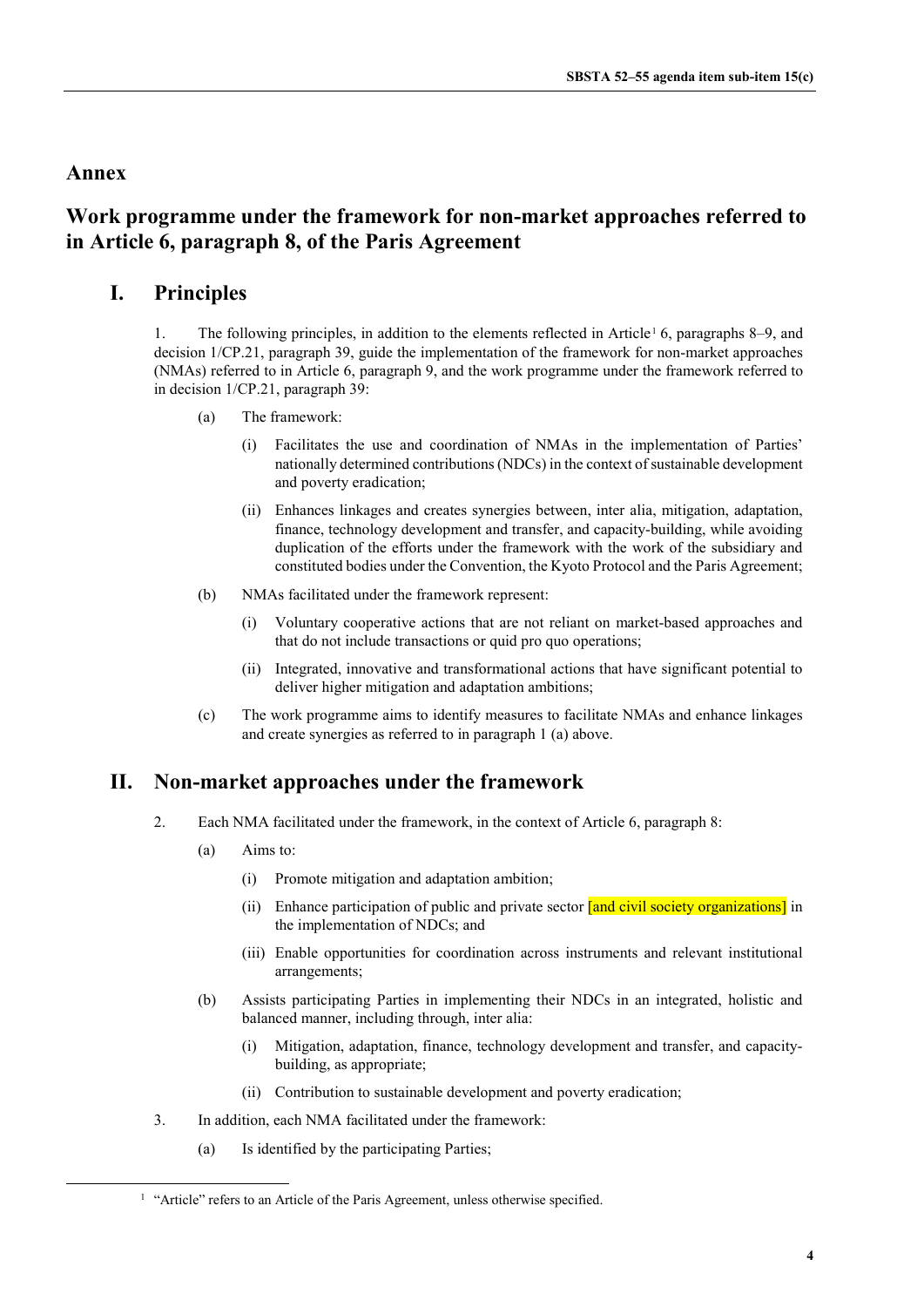- (b) Involves more than one participating Party;
- (c) Does not involve the transfer of any mitigation outcomes.

#### **III. Governance of the framework**

#### **Option A {***Glasgow Committee on NMAs***}**

4. The Glasgow Committee on NMAs is hereby established to implement the framework and the work programme [by providing Parties with opportunities for non-market-based cooperation to implement mitigation and adaptation actions in their NDCs].

5. The Glasgow Committee on NMAs will be convened by the Chairs of the subsidiary bodies and operate in accordance with the procedures applicable to contact groups and under the guidance of the Chairs. It will meet in conjunction with the first and second sessional period meeting of the subsidiary bodies each year, with its 1<sup>st</sup> meeting to take place in conjunction with SB 56 (June 2022).

6. The subsidiary bodies will consider [whether institutional arrangements for the framework that will supersede the Glasgow Committee are needed][establishing institutional arrangements for the framework that will supersede the Glasgow Committee] and make recommendations for consideration and adoption by the Conference of the Parties serving as the meeting of the Parties to the Paris Agreement (CMA) at CMA [8][9] ([2026][2027]).

#### **Option B {***SBSTA***}**

7. The Subsidiary Body for Scientific and Technological Advice (SBSTA) will implement the framework and the work programme. Parties will meet at the first and second sessional period meeting of the SBSTA each year, starting from SBSTA 56 (June 2022).

8. [The SBSTA will consider whether institutional arrangements for the framework that will supersede the SBSTA in relation to the implementation of the framework and the work programme are needed and make recommendations for consideration and adoption by the Conference of the Parties serving as the meeting of the Parties to the Paris Agreement (CMA) at CMA [8][9] ([2026][2027]).]

### **IV. Modalities of the work programme**

- 9. The modalities of the work programme may include, as appropriate:
	- (a) Workshops;
	- (b) Engagement with public and private sector stakeholders, including technical experts, businesses, civil society organizations and financial institutions, and publication of the outcomes of such meetings;
	- (c) Submissions from Parties, observers and public and private sector stakeholders;
	- (d) Technical papers and synthesis reports prepared by the secretariat;
	- (e) The collaboration, where needed, of the [Glasgow Committee on NMAs][SBSTA] with relevant bodies, institutional arrangements and processes under or related to the Convention, the Kyoto Protocol and the Paris Agreement in relation to, inter alia, mitigation, adaptation, finance, technology development and transfer, capacity-building, local communities and indigenous peoples and the impact of the implementation of response measures.

### **V. Work programme activities**

10. The work programme will be initiated in 2022 and include, but not be limited to, the following activities:

(a) Identifying measures for enhancing existing linkages, creating synergies and facilitating coordination and implementation of NMAs: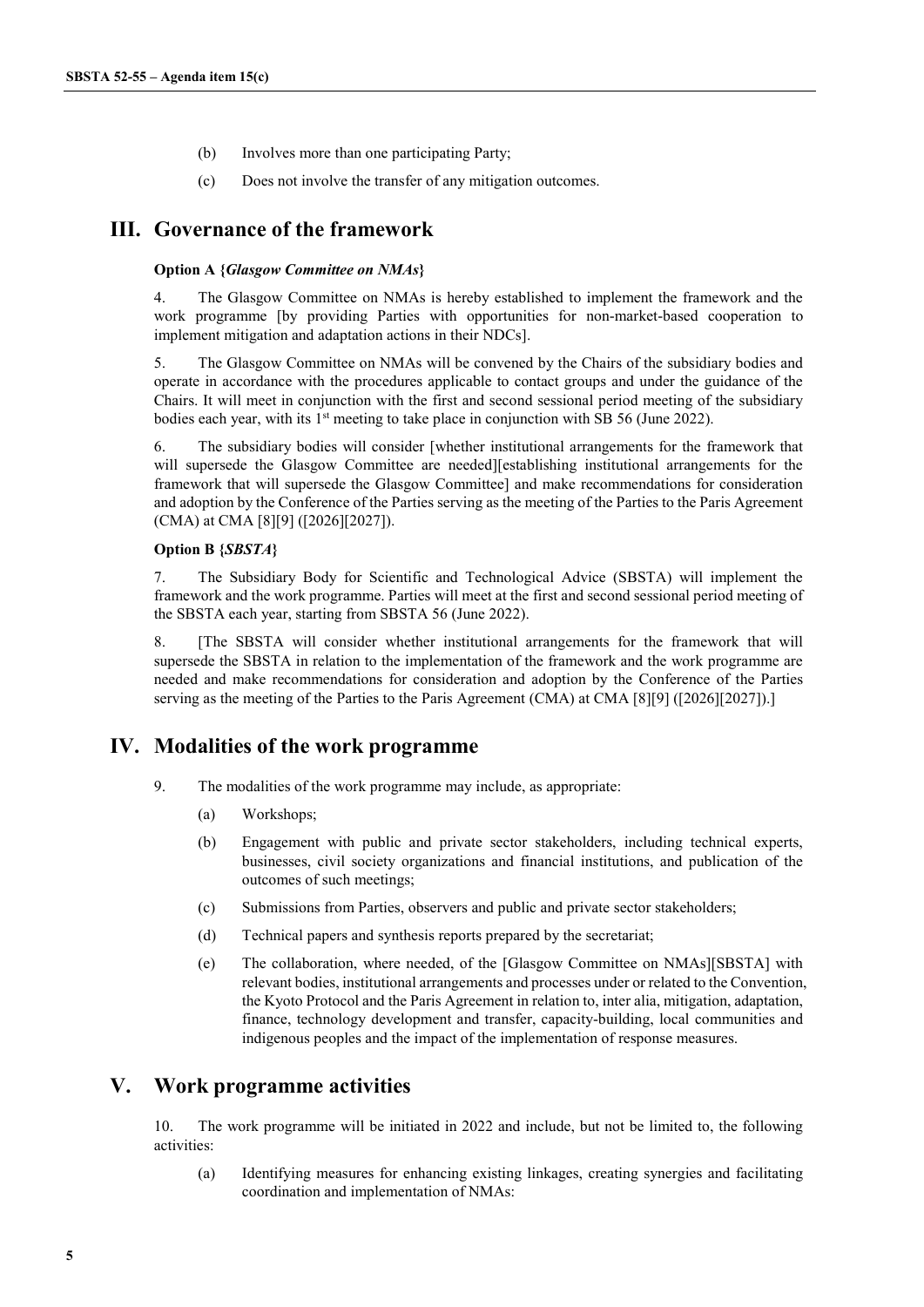- (i) Identification of NMAs:
	- a. Identifying focus areas of the work programme activities;
	- b. Identifying existing NMAs under the framework that are in accordance with the provisions referred to in chapter II above (Non-market approaches under the framework);
- (ii) Identification of measures:
	- a. Identifying and evaluating positive and other experience of existing linkages, synergies, coordination and implementation in relation to NMAs;
	- b. [Considering the existing work of bodies, institutional arrangements and processes under or related to the Convention, the Kyoto Protocol and the Paris Agreement related to mitigation, adaptation and means of implementation;]
	- c. Identifying measures for enhancing existing linkages, creating synergies and facilitating coordination and implementation of NMAs, including in the local, subnational, national and global context;
- (b) Implementing measures:
	- (i) Developing and implementing tools, including:
		- a. A UNFCCC web-based platform for recording and exchanging information on NMAs, supporting the identification of opportunities for participating Parties to develop and implement NMAs, including in relation to finance, technology development and transfer, and capacity-building, [building on the work of other relevant institutional arrangements and processes];
		- b. A tool to assist Parties in respecting, promoting and considering their respective obligations on human rights, the right to health, the rights of indigenous peoples, local communities, migrants, children, persons with disabilities and people in vulnerable situations and the right to development, as well as gender equality, empowerment of women and intergenerational equity;
	- (ii) Identifying and sharing information, best practices, lessons learned and case studies in relation to developing and implementing NMAs, including on how to:
		- a. Replicate successful NMAs, including in the local, subnational, national and global context;
		- b. Facilitate enabling environments and successful policy frameworks and regulatory approaches;
		- c. Enhance the engagement in NMAs of the private sector. **[civil society** organizations] and vulnerable and impacted sectors and communities;
		- d. Leverage and generate mitigation co-benefits resulting from adaptation actions and /or economic diversification plans that assist the implementation of NDCs;
	- (iii) Developing recommendations on the arrangements for Parties to report on implementation of NMAs, including in their biennial transparency reports, as input to the review of the work programme referred to in paragraph 11 below;
	- (iv) [Scaling up a repository for NMAs included in NDCs at the national, regional and global level;
	- (v) Supporting alliances of Parties for promoting cooperation on NMAs included in NDCs;
	- (vi) Identifying or developing initiatives, programmes and projects for supporting NMAs included in NDCs including through finance, technology development and transfer and capacity building;